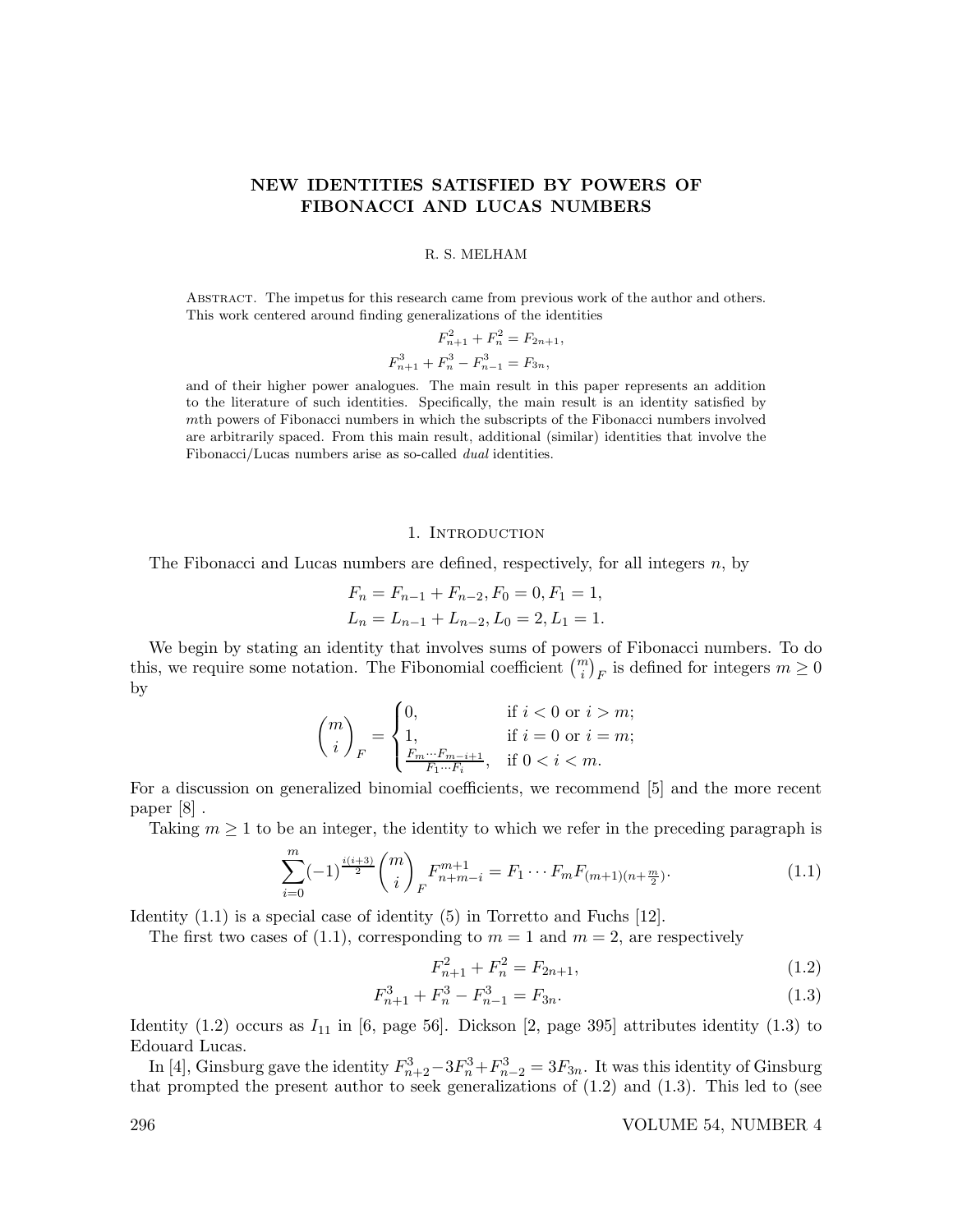[9])

$$
F_{n+k+1}^2 + F_{n-k}^2 = F_{2k+1}F_{2n+1},
$$
\n(1.4)

$$
F_{3k+1}F_{n+k+1}^3 + F_{3k+2}F_{n+k}^3 - F_{n-2k-1}^3 = F_{3k+1}F_{3k+2}F_{3n},\tag{1.5}
$$

in which k and n are integers. In [9], the author also presented a conjecture giving analogues of (1.4) and (1.5) for higher powers. This conjecture was proved in [8]. In [7], Howard proved that (1.4) is equivalent to  $F_n^2 + (-1)^{n+k+1} F_k^2 = F_{n-k} F_{n+k}$ , which occurs as  $I_{19}$  in [6, page 19].

In [10], the present author proved that

$$
F_m F_{n+k}^3 + (-1)^{k+m+1} F_k F_{n+m}^3 + (-1)^{k+m} F_{k-m} F_n^3 = F_{k-m} F_k F_m F_{3n+k+m}, \tag{1.6}
$$

which generalizes (1.5). In [11], the present author proposed a fourth power identity analogous to (1.6). This identity was proved in [1]. Indeed, in [1] the authors went much further, working with sequences more general than the Fibonacci sequence, and giving mth power identities satisfied by these sequences.

Of interest to us in the present paper is Theorem 3 in [1], which we now state in the context of the Fibonacci numbers.

**Theorem 1.1.** Let  $m \geq 2$  be an integer, and let  $a_1, a_2, \ldots, a_m$  be distinct integers. Define

$$
P(i,m) = \prod_{j=1}^{m} F_{a_i - a_j}, \text{ in which } j \neq i.
$$

Then for any integer  $m \geq 2$ , we have

$$
\sum_{i=1}^{m} F_{n+a_i}^{m} / P(i, m) = F_{mn+a_1+a_2+\cdots+a_m}.
$$
 (1.7)

The first two cases of (1.7), corresponding to  $m = 2$  and  $m = 3$ , are respectively

$$
F_{n+a_1}^2/F_{a_1-a_2} + F_{n+a_2}^2/F_{a_2-a_1} = F_{2n+a_1+a_2},
$$
\n(1.8)

and

$$
F_{n+a_1}^3 / (F_{a_1-a_2}F_{a_1-a_3}) + F_{n+a_2}^3 / (F_{a_2-a_1}F_{a_2-a_3})
$$
  
+
$$
F_{n+a_3}^3 / (F_{a_3-a_1}F_{a_3-a_2}) = F_{3n+a_1+a_2+a_3}.
$$
 (1.9)

It is easy to see that  $(1.8)$  generalizes  $(1.2)$ , and  $(1.9)$  generalizes  $(1.3)$ . In fact, each of  $(1.1)–(1.6)$  arises from  $(1.7)$ .

On its left side, identity (1.7) consists of a linear combination of mth powers of Fibonacci numbers that are spaced according to the values of the  $a_i$ . Furthermore, the subscript of F on the right side of  $(1.7)$  contains each  $a_i$ .

Let  $m \geq 2$  be an integer and let k be an integer. Also let  $a_1, a_2, \ldots, a_m$  be integers. Define

$$
S(i, m, k) = F_{a_1 + a_2 + \dots + a_m - a_i - k}.
$$

We now state our main result, which is the theorem that follows.

**Theorem 1.2.** Let  $m \geq 2$  be an integer. Let k be an integer, and let  $a_1, a_2, \ldots, a_{m+1}$  be distinct integers. Then

$$
\sum_{i=1}^{m+1} (-1)^{a_i} S(i, m+1, k) F_{n+a_i}^m / P(i, m+1) = (-1)^{a_1+a_2+\dots+a_{m+1}+k+1} F_{mn+k}, \tag{1.10}
$$

where  $P(i, m)$  is defined in the statement of Theorem 1.1.

#### NOVEMBER 2016 297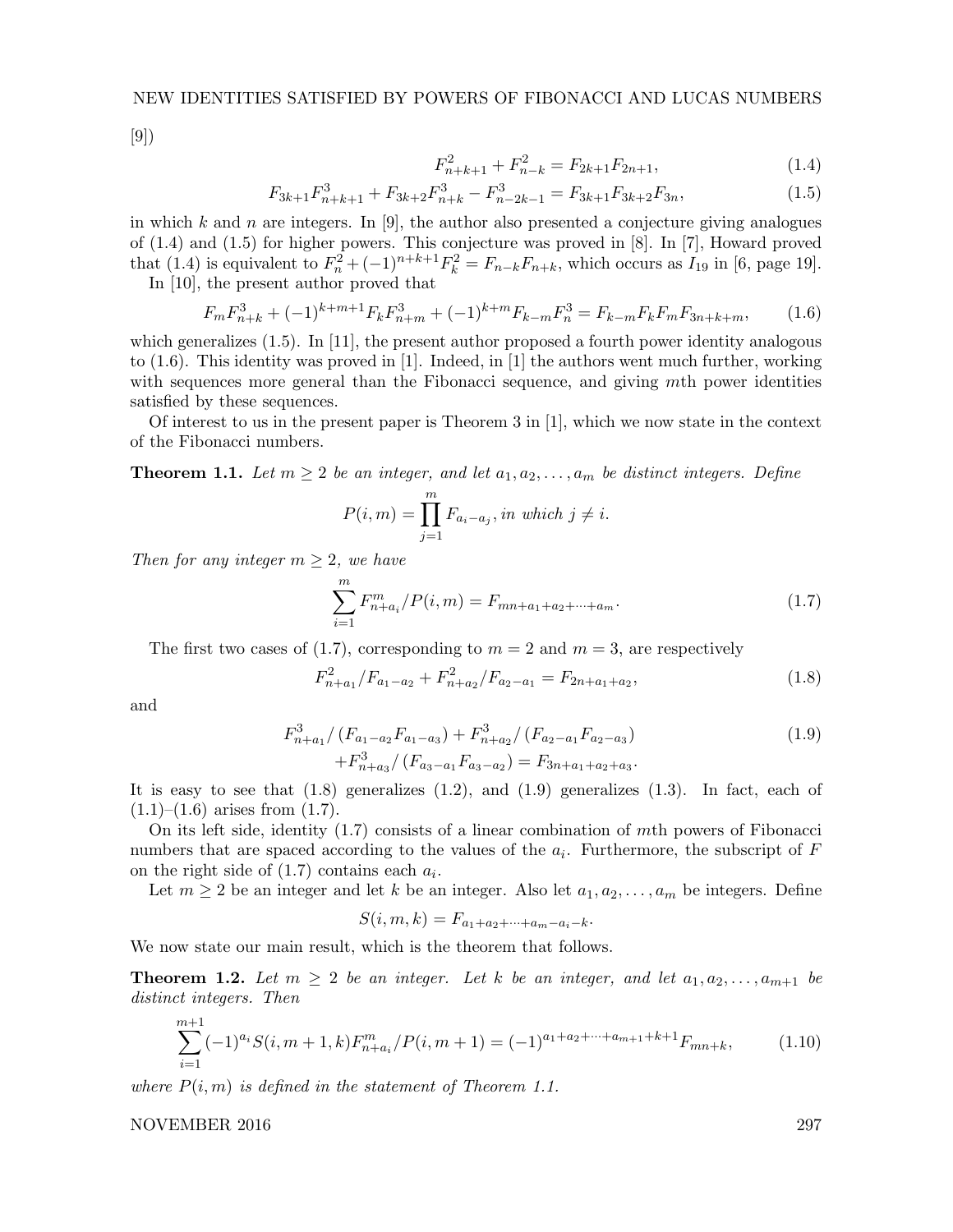#### THE FIBONACCI QUARTERLY

Notice that  $(1.10)$  is analogous to  $(1.7)$ , but the subscript of F on the right side of  $(1.10)$ is *independent* of the  $a_i$ . However, compared to  $(1.7)$ ,  $(1.10)$  has an extra mth power on the left. So each mth power identity that arises from  $(1.10)$  involves  $m + 1$  distinct integers  $a_1, a_2, \ldots, a_{m+1}$ , and the subscript of F on the right can be chosen to be  $mn + k$ , where k is an arbitrary integer.

To illustrate the discussion in the previous paragraph, let  $m = 3$  and let  $k = 1$ . Take  $(a_1, a_2, a_3, a_4) = (2, 4, 7, 10)$ . Then  $(1.10)$  becomes

$$
902F_{n+2}^3 - 2261F_{n+4}^3 - 427F_{n+7}^3 + 6F_{n+10}^3 = -14F_{3n+1}.
$$
\n(1.11)

Next take  $k = 5$ , and let the remaining parameters be the same. Then  $(1.10)$  becomes

$$
752F_{n+2}^3 - 1885F_{n+4}^3 - 356F_{n+7}^3 + 5F_{n+10}^3 = -80F_{3n+5}.
$$
\n(1.12)

Indeed, for  $m = 3$  and  $(a_1, a_2, a_3, a_4) = (2, 4, 7, 10)$ , (1.11) and (1.12) belong to an infinite family, parametrized by  $k$ , of third power identities produced by  $(1.10)$ .

In Section 2, we briefly summarize those parts of a paper of L. A. G. Dresel [3] that we require in Sections 3 and 4. In Section 3, we prove our main result. In Section 4, from our main result, we generate results that are similar in nature to our main result.

## 2. Elements of a Seminal Paper of L. A. G. Dresel

From our point of view, the importance of a 1992 paper of L. A. G. Dresel [3] cannot be overstated. For one thing, Dresel's paper outlines a method of proof for certain types of Fibonacci/Lucas identities. It is this method that we use to prove our main result. In order to make the present paper self contained, we outline, in the next few paragraphs, those elements of Dresel's paper that we require in the present paper.

Let  $\alpha = (1 + \sqrt{5})/2$  and  $\beta = (1 - \sqrt{5})/2$ , so that  $\alpha\beta = -1$ . Then the Binet (closed) forms for  $F_n$  and  $L_n$  are

$$
F_n = \left(\alpha^n - \beta^n\right) / \sqrt{5},
$$
  
\n
$$
L_n = \alpha^n + \beta^n,
$$
\n(2.1)

and these Binet forms are valid for all integers n.

In (2.1), we make the substitutions

$$
X = \alpha^n, Y = \beta^n, XY = \alpha^n \beta^n = (-1)^n.
$$
\n
$$
(2.2)
$$

The substitutions  $(2.2)$  transform any Fibonacci/Lucas identity (FL-identity) into an identity of algebraic forms in the variables  $X$  and  $Y$ . Dresel calls this identity of algebraic forms the  $XY$ -transform of the FL-identity in question. Conversely, if the XY-transform is an identity, it proves the corresponding  $FL$ -identity. Dresel defines an  $FL$ -identity, or expression, as being homogeneous if its  $XY$ -transform is an homogeneous algebraic form in X and Y.

To illustrate, we use the example in [3, page 170]. The algebraic identity

$$
X^{3} + Y^{3} = (X + Y)^{3} - 3XY(X + Y)
$$
\n(2.3)

proves the  $FL$ -identity

$$
L_{3n} = L_n^3 - 3(-1)^n L_n.
$$
\n(2.4)

Furthermore, since  $(2.3)$  is homogeneous of degree 3, then  $(2.4)$  is an homogeneous FL-identity of degree 3.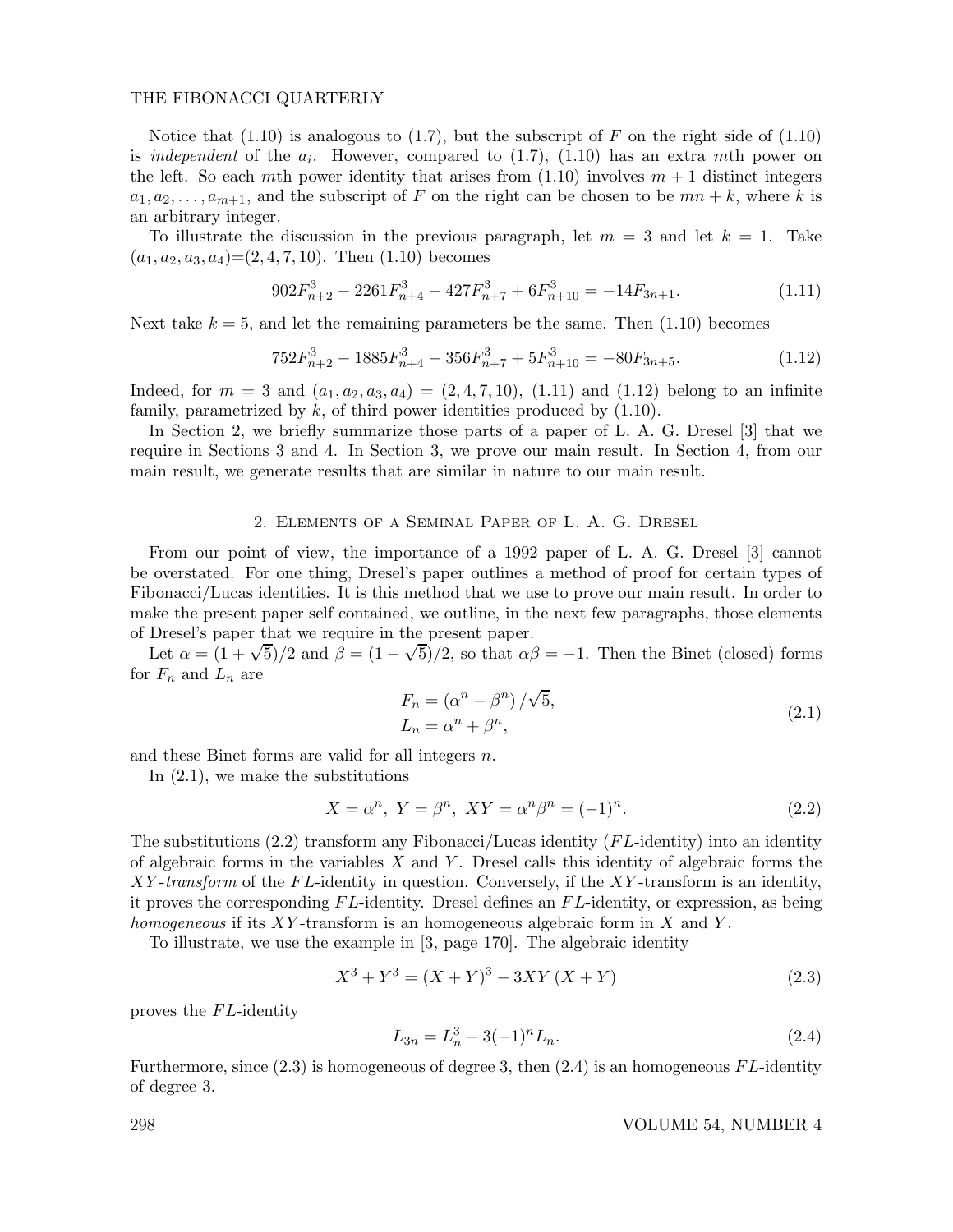#### NEW IDENTITIES SATISFIED BY POWERS OF FIBONACCI AND LUCAS NUMBERS

Next, let  $j \geq 0$  and k be integers. Then, with the substitutions (2.2), we have

$$
F_{jn+k} = \left(\alpha^k X^j - \beta^k Y^j\right) / \sqrt{5},
$$
  
\n
$$
L_{jn+k} = \alpha^k X^j + \beta^k Y^j,
$$
  
\n
$$
(-1)^{jn} = X^j Y^j.
$$
\n(2.5)

The known identities  $F_{-n} = (-1)^{n+1}F_n$  and  $L_{-n} = (-1)^nL_n$  justify the restriction  $j \ge 0$ above. From (2.5), we see that  $F_{jn+k}$  and  $L_{jn+k}$  transform to homogeneous forms of degree j in X and Y, and  $(-1)^{jn}$  transforms to an homogeneous form of degree 2j in X and Y. Accordingly, we say that  $F_{in+k}$  and  $L_{in+k}$  are of degree j in the variable n, while  $(-1)^{jn}$  is of degree  $2j$  in the variable n. Of course, implicit in this discussion is an underlying field of coefficients, usually  $Q(\sqrt{5})$ .

In any  $FL$ -expression, we take a *term* to be a product of its *factors*. We take the *degree* of a term to be the sum of the degrees of its factors. If each term of an  $FL$ -expression has the same degree, then the  $FL$ -expression is said to be homogeneous. Via  $(2.5)$ , we can see when an  $FL$ -expression is homogeneous, and determine its degree without writing out its XY -transform.

Now suppose we have an homogeneous  $FL$ -equation of degree s. By definition, the associated  $XY$ -transform of this  $FL$ -equation is homogeneous, and has the form

$$
\sum_{i=0}^{s} a_i X^{s-i} Y^i = \sum_{i=0}^{s} b_i X^{s-i} Y^i.
$$
\n(2.6)

In (2.6), the coefficients  $a_i$  and  $b_i$  are independent of n, and some of these coefficients may be zero. Dividing  $(2.6)$  by  $X^s$ , we obtain the polynomial equation

$$
\sum_{i=0}^{s} a_i Z^i = \sum_{i=0}^{s} b_i Z^i, \ Z = X^{-1} Y,
$$
\n(2.7)

which has degree s, and which Dresel calls the *polynomial* form of the  $FL$ -equation. If the  $FL$ -equation in question is an identity, then  $(2.7)$  is satisfied by infinitely many values of Z. This leads to Dresel's verification theorem [3, page 171], which follows. To bring together the concepts that we have outlined above, we give Dresel's short proof of this theorem.

**Theorem 2.1.** If an FL-equation is homogeneous of degree s in the variable n, and if this equation is satisfied for  $s + 1$  different values of n, then it is an identity that is true for all values of n.

*Proof.* The homogeneous  $FL$ -equation in question can be reduced to a polynomial equation of the form (2.7). Since the homogeneous FL-equation is satisfied for  $s + 1$  different values of n, its corresponding polynomial equation is satisfied for  $s + 1$  different values of Z. Since the polynomials on each side of this polynomial equation are of degree s, it follows from the fundamental of algebra that they are identical. Therefore, the  $FL$ -equation is an identity that is true for all n.

When required, we can insert appropriate powers of  $-1$  to write identities in homogeneous form, thus rendering them provable by Dresel's verification theorem. As an example, in the identity [6, page 59]

$$
F_{n-2}F_{n-1}F_{n+1}F_{n+2} - F_n^4 = -1,
$$
\n(2.8)

we express the right side as  $-(-1)^{2n}$ , so that  $(2.1)$  becomes an homogeneous identity of degree 4 in the variable n. Thus, we can prove (2.1) by verifying it for the five values  $n = 0, 1, 2, 3, 4$ .

NOVEMBER 2016 299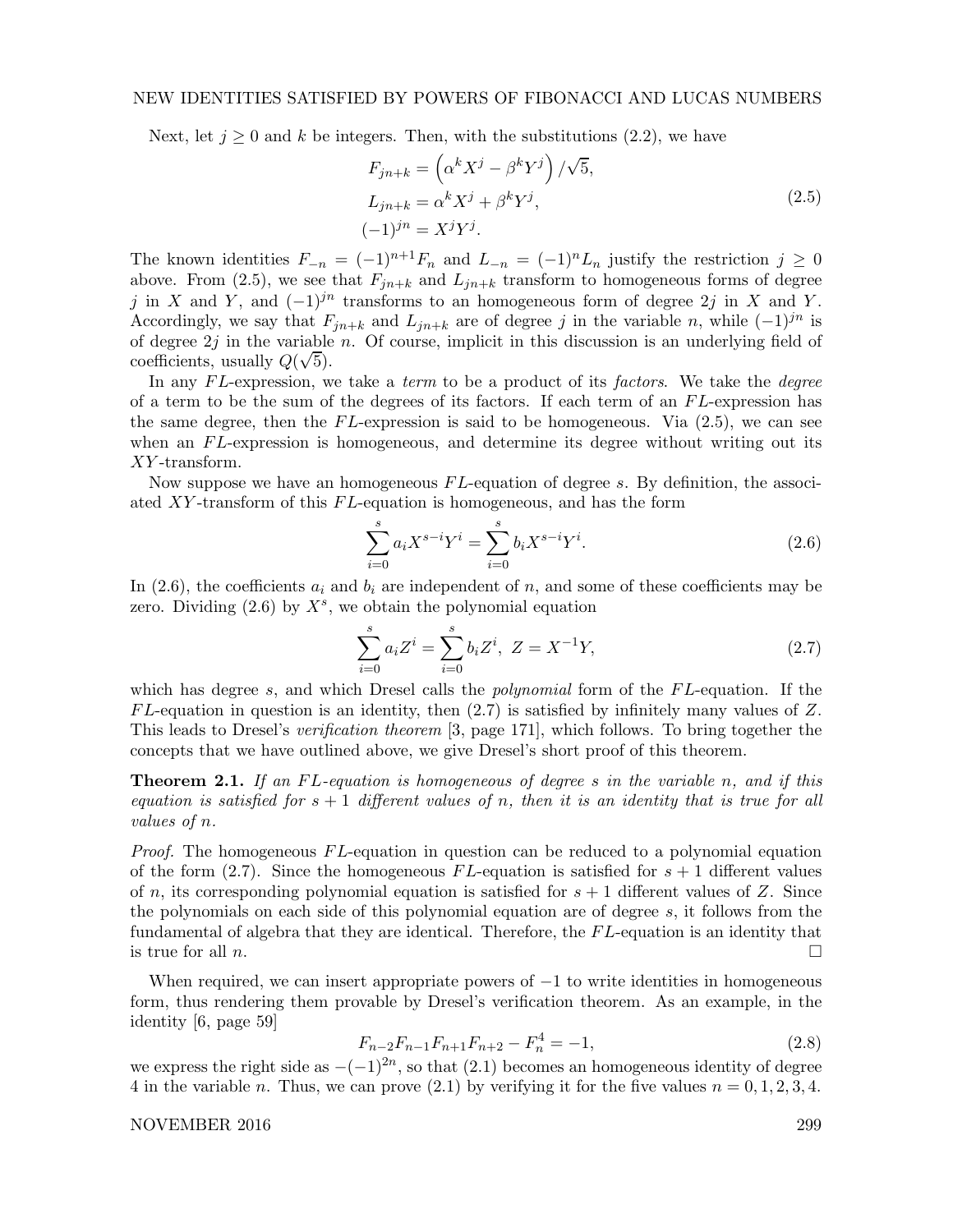#### THE FIBONACCI QUARTERLY

Now suppose that we have a homogeneous  $FL$ -identity, in the variable n, with its polynomial form as given in (2.7). Then, being an identity in  $Z$ , (2.7) remains true if  $Z$  is replaced by −Z. That is

$$
\sum_{i=0}^{s} a_i (-Z)^i \equiv \sum_{i=0}^{s} b_i (-Z)^i.
$$
\n(2.9)

But then  $(2.9)$  corresponds to a new FL-identity, in the variable n, with an XY-transform in which Y has been replaced by  $-Y$ . Dresel calls this new FL-identity the *dual* identity of the original FL-identity. By replacing Y by  $-Y$  in (2.5), it follows that the dual identity can be obtained by making the following changes in the original  $FL$ -identity.

- when j is odd, replace  $F_{jn+k}$  by  $L_{jn+k}/\sqrt{5}$ ,
- when j is odd, replace  $L_{jn+k}$  by  $\sqrt{5}F_{jn+k}$ ,
- when j is odd, replace  $(-1)^{jn}$  by  $-(-1)^{jn}$ .

Clearly, when  $j$  is even, no changes need to be made when finding the dual identity because then  $(-Y)^j = Y^j$ .

For instance, the dual of (1.3) is

$$
L_{n+1}^3 + L_n^3 - L_{n-1}^3 = 5L_{3n}.
$$

As a second example, Simson's identity is

$$
F_{n-1}F_{n+1} - F_n^2 = (-1)^n,
$$

and its dual identity is

$$
L_{n-1}L_{n+1} - L_n^2 = 5(-1)^{n+1}.
$$

In Section 4, we use the concept of a dual identity to obtain further results from our main result.

#### 3. Proof of Our Main Result

We begin this section by proving a lemma that we employ in the proof of our main result. In fact, this lemma corresponds to the case  $m = 2$  of our main result, and as such is the first case of our main result.

**Lemma 3.1.** Let k be an arbitrary integer, and let  $a_1, a_2, a_3$  be distinct integers. Then

$$
(-1)^{a_1} F_{a_2+a_3-k} F_{n+a_1}^2 / (F_{a_1-a_2} F_{a_1-a_3}) + (-1)^{a_2} F_{a_1+a_3-k} F_{n+a_2}^2 / (F_{a_2-a_1} F_{a_2-a_3})
$$
  
+ 
$$
(-1)^{a_3} F_{a_1+a_2-k} F_{n+a_3}^2 / (F_{a_3-a_1} F_{a_3-a_2}) = (-1)^{a_1+a_2+a_3+k+1} F_{2n+k}.
$$
 (3.1)

*Proof.* In the terminology of Section 2,  $(3.1)$  is homogeneous of degree 2 in the variable n. Accordingly, we prove (3.1) by verifying its validity for  $n = -a_1, -a_2, -a_3$ .

In (3.1), substitute  $n = -a_3$ . Then, upon clearing fractions, and with repeated use of the well-known identity  $F_{-n} = (-1)^{n+1} F_n$ , we see that we are required to prove that

$$
(-1)^{a_2+1}F_{a_1-a_3}F_{k-a_2-a_3} + (-1)^{a_1}F_{a_2-a_3}F_{k-a_1-a_3} + (-1)^{a_2}F_{a_1-a_2}F_{k-2a_3} = 0.
$$
 (3.2)

Identity  $(3.2)$  is homogeneous of degree 1 in the variable k. Therefore, to prove  $(3.2)$ , we need only verify its validity for  $k = a_1 + a_3$  and for  $k = a_2 + a_3$ . These verifications follow immediately, and so (3.1) is true for  $n = -a_3$ .

The validity of (3.1) for  $n = -a_1$  and for  $n = -a_2$  follows in the same manner demonstrated the previous paragraph. This completes the proof of Lemma 3.1. in the previous paragraph. This completes the proof of Lemma 3.1.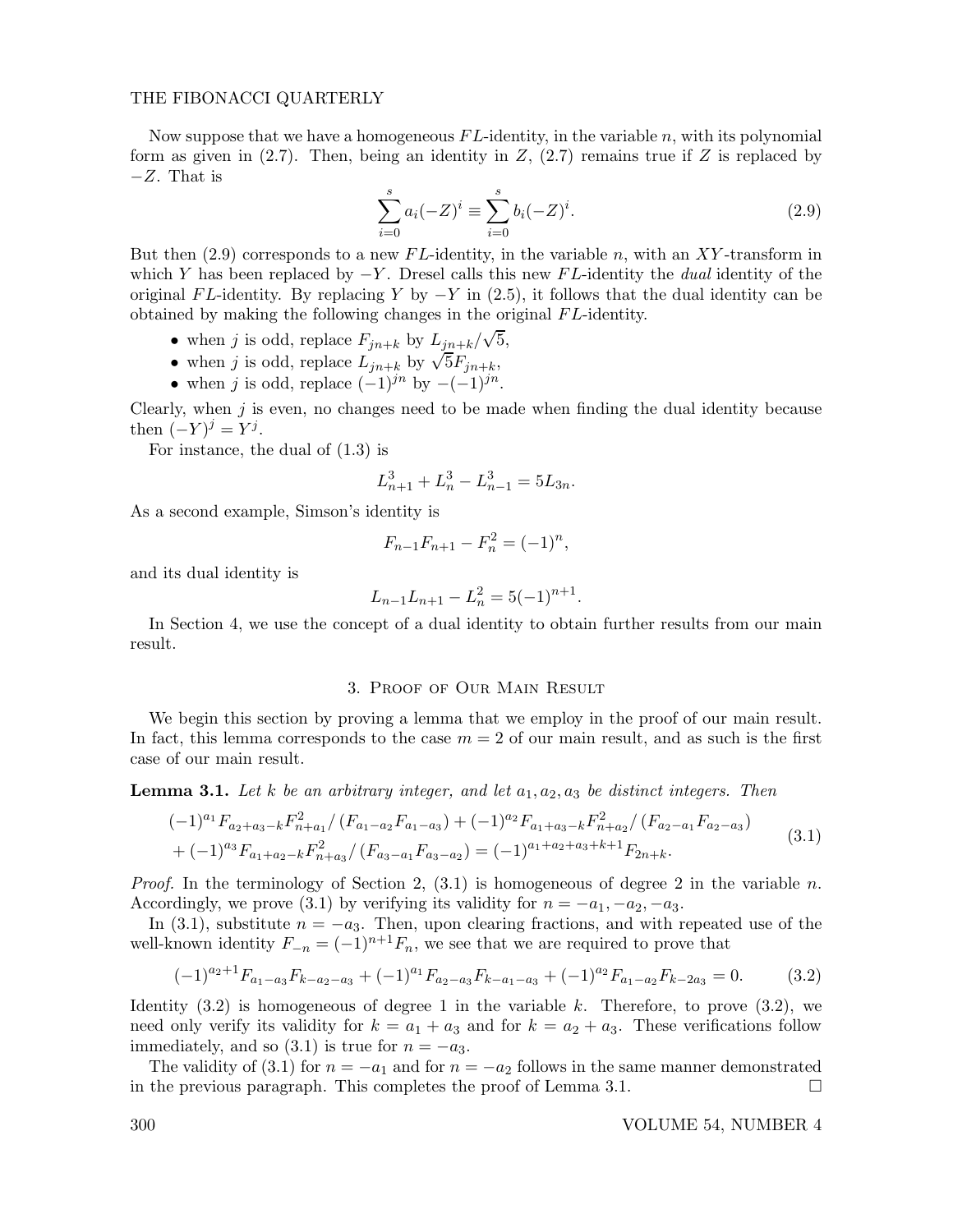#### NEW IDENTITIES SATISFIED BY POWERS OF FIBONACCI AND LUCAS NUMBERS

We now prove Theorem 1.2, the main result in this paper. We proceed by induction on  $m$ . Recall that Lemma 3.1 is the first case, corresponding to  $m = 2$ , of our main result. To begin, suppose that for some integer  $m_0 \geq 2$  we always have

$$
\sum_{i=1}^{m_0+1} (-1)^{a_i} S(i, m_0+1, k) F_{n+a_i}^{m_0} / P(i, m_0+1) = (-1)^{a_1+a_2+\dots+a_{m_0+1}+k+1} F_{m_0n+k}
$$
 (3.3)

whenever k is an integer, and  $a_1, a_2, \ldots, a_{m_0+1}$  are distinct integers. By Lemma 3.1, (3.3) is true for  $m_0 = 2$ .

We assert that

$$
\sum_{i=1}^{m_0+2} (-1)^{a_i} S(i, m_0+2, k) F_{n+a_i}^{m_0+1} / P(i, m_0+2) = (-1)^{a_1+a_2+\dots+a_{m_0+2}+k+1} F_{(m_0+1)n+k}
$$
 (3.4)

whenever  $a_{m_0+2}$  is an integer that is distinct from  $a_1, a_2, \ldots, a_{m_0+1}$ .

Identity (3.4) is an homogeneous identity of degree  $m_0 + 1$  in the variable n. Therefore, we can prove (3.4) by verifying its validity for  $m_0 + 2$  distinct values of n. In (3.4), substitute  $n = -a_{m_0+2}$ . Then the rightmost term on the left side of (3.4) vanishes, and cancellation reduces (3.4) to

$$
\sum_{i=1}^{m_0+1} (-1)^{a_i} S(i, m_0+1, k-a_{m_0+2}) F_{-a_{m_0+2}+a_i}^{m_0} / P(i, m_0+1)
$$
  
=  $(-1)^{a_1+a_2+\cdots+a_{m_0+2}+k+1} F_{-(m_0+1)a_{m_0+2}+k}.$  (3.5)

In (3.3), replace k by  $k - a_{m_0+2}$ , and n by  $-a_{m_0+2}$ . This yields (3.5), which must therefore be true. So we have verified (3.4) for  $n = -a_{m_0+2}$ . By symmetry, (3.4) is true if n is any of the  $m_0 + 1$  values  $-a_1, -a_2, \ldots, -a_{m_0+1}$ . Therefore (3.4) is true by the verification theorem of Dresel.

Finally, as stated earlier,  $(3.3)$  is true for  $m_0 = 2$ , and so we have proved Theorem 1.2 by induction on m.

## 4. Further Identities Obtained as Duals

Beginning with identity (1.10), we now take up Dresel's idea of writing down dual identities. Here, we simply take a known identity, and make the changes listed in the three dot points given at the end of Section 2. We begin by considering identity  $(1.10)$  as an homogeneous identity of degree  $m$  in the variable  $n$ . Therefore, with the same assumptions on the various parameters, we can write down the dual identity of  $(1.10)$  with respect to the variable n. There are two possibilities that depend upon the parity of  $m$ . For  $m$  even, the dual identity in question is

$$
\sum_{i=1}^{m+1} (-1)^{a_i} S(i, m+1, k) L_{n+a_i}^m / P(i, m+1) = (-1)^{a_1+a_2+\dots+a_{m+1}+k+1} 5^{\frac{m}{2}} F_{mn+k}.
$$
 (4.1)

For m odd, the dual identity in question is

$$
\sum_{i=1}^{m+1} (-1)^{a_i} S(i, m+1, k) L_{n+a_i}^m / P(i, m+1) = (-1)^{a_1+a_2+\dots+a_{m+1}+k+1} 5^{\frac{m-1}{2}} L_{mn+k}.
$$
 (4.2)

We next find the dual identity of  $(1.10)$  with respect to the variable k. From  $(2.5)$ , we see that  $(1.10)$  is homogeneous of degree 3 in the variable k. To proceed, we require the analogue

### NOVEMBER 2016 301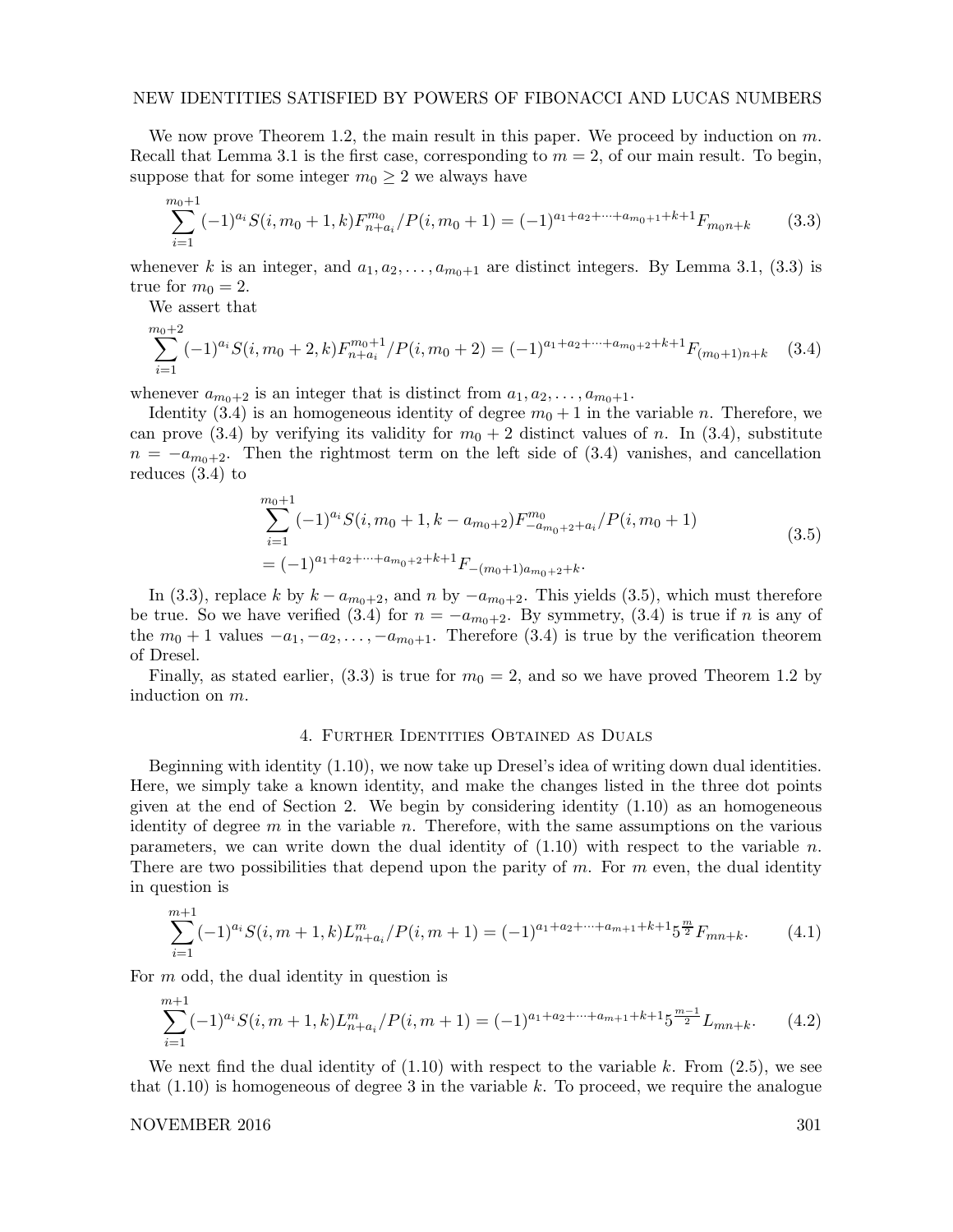#### THE FIBONACCI QUARTERLY

of  $S(i, m, k)$  for the Lucas sequence. Accordingly, given an integer  $m \geq 2$ , an integer k, and integers  $a_1, a_2, \ldots, a_m$ , define

$$
T(i, m, k) = L_{a_1 + a_2 + \dots + a_m - a_i - k}.
$$

The dual identity of  $(1.10)$  with respect to the variable k is then

$$
\sum_{i=1}^{m+1} (-1)^{a_i} T(i, m+1, k) F_{n+a_i}^m / P(i, m+1) = (-1)^{a_1+a_2+\cdots+a_{m+1}+k} L_{mn+k}.
$$
 (4.3)

Finally, we find the dual identity of  $(4.3)$  with respect to the variable n. Once again, this dual identity depends upon the parity of m. For m even, the dual identity in question is

$$
\sum_{i=1}^{m+1} (-1)^{a_i} T(i, m+1, k) L_{n+a_i}^m / P(i, m+1) = (-1)^{a_1+a_2+\dots+a_{m+1}+k} 5^{\frac{m}{2}} L_{mn+k}.
$$
 (4.4)

For m odd, the dual identity in question is

$$
\sum_{i=1}^{m+1} (-1)^{a_i} T(i, m+1, k) L_{n+a_i}^m / P(i, m+1) = (-1)^{a_1+a_2+\dots+a_{m+1}+k} 5^{\frac{m+1}{2}} F_{mn+k}.
$$
 (4.5)

## 5. Concluding Comments

Regarding identities (1.7) and (1.10), neither seems to be obtainable from the other. We therefore believe that  $(1.10)$ , together with  $(4.1)$ – $(4.5)$ , add to the plethora of existing identities satisfied by powers of Fibonacci/Lucas numbers.

In Section 4, we used Dresel's method of writing down new (dual) identities from known identities to write down an additional five identities that are similar in nature to our main result. However, this is not the end of the story, as we demonstrate via a simple example. Consider Lemma 3.1, which is the first instance of our main result. The dual identity of (3.1) with respect to  $a_1$  is

$$
(-1)^{a_1+1}F_{a_2+a_3-k}L_{n+a_1}^2/(L_{a_1-a_2}L_{a_1-a_3}) + (-1)^{a_2}L_{a_1+a_3-k}F_{n+a_2}^2/(L_{a_2-a_1}F_{a_2-a_3})
$$
  
+  $(-1)^{a_3}L_{a_1+a_2-k}F_{n+a_3}^2/(L_{a_3-a_1}F_{a_3-a_2}) = (-1)^{a_1+a_2+a_3+k}F_{2n+k}.$  (5.1)

The possibilities seem limitless.

### **ACKNOWLEDGMENT**

The author would like to thank the referee for a constructive and carefully considered report. The input of this referee has significantly enhanced the presentation of this paper.

#### **REFERENCES**

- [1] P. S. Bruckman and R. S. Melham, Some theorems involving powers of generalized Fibonacci numbers at non-equidistant points, The Fibonacci Quarterly, 45.3 (2007), 208–220.
- [2] L. E. Dickson, History of the Theory of Numbers, Volume 1, Chelsea, New York, 1966.
- [3] L. A. G. Dresel, Transformations of Fibonacci-Lucas identities, Applications of Fibonacci Numbers, Vol. 5 (St. Andrews, 1992), 169–184, Kluwer Acad. Publ., Dordrecht, 1993.
- [4] J. Ginsburgh, A relationship between cubes of Fibonacci numbers, Scripta Mathematica, Dec. (1953), 242.
- [5] H. W. Gould, The bracket function and Fontené-Ward generalized binomial coefficients with application to Fibonomial coefficients, The Fibonacci Quarterly, 7.1 (1969), 23–40, 55.
- [6] V. E. Hoggatt, Jr., Fibonacci and Lucas Numbers, Houghton-Mifflin, Boston, 1969, reprinted by The Fibonacci Association, 1972.